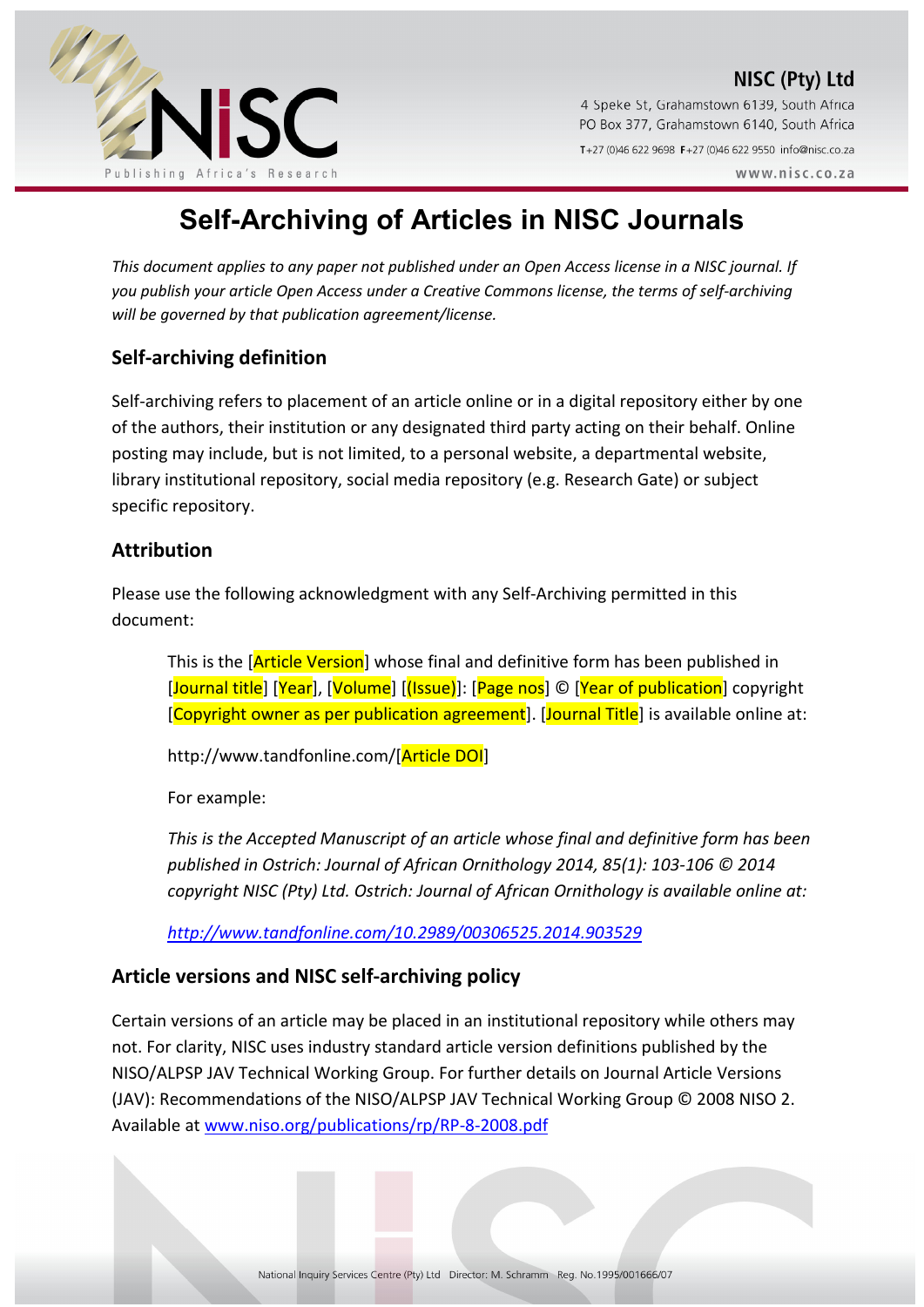#### **Author's original (AO)**

*Any version of a journal article that is considered by the author to be of sufficient quality to be submitted for formal peer review by a second party. The author accepts full responsibility for the article. … Content and layout as set out by the author.* **NISC Policy:** may be self-archived (no embargo period)

## **Submitted manuscript under review (SMUR)**

*Any version of a journal article that is under formal review managed by a socially recognized publishing entity. The entity recognizes its responsibility to provide objective expert review and feedback to the author, and, ultimately, to pass judgment on the fitness of the article for publication with an 'accept' or 'reject' decision. … Content and layout follow publisher's submission requirements*. **NISC Policy:** may be self-archived (no embargo period)

## **Accepted manuscript (AM)**

*The version of a journal article that has been accepted for publication in a journal. A second party (the 'publisher') takes permanent responsibility for the article. Content and layout follow publisher's submission requirements*.

**NISC Policy:** may only be self-archived under certain conditions see section below.

# **Proof (P)**

*A version of a journal article that is created as part of the publication process. This includes the copy-edited manuscript, … page proofs, and revised proofs. … Content has been changed from Accepted Manuscript; layout is the publisher's.*  **NISC Policy:** may NOT be self-archived.

#### **Version of record (VoR)**

*A fixed version of a journal article that has been made available by … a publisher by formally and exclusively declaring the article 'published'. This includes any 'early release' article that is formally identified as being published even before the compilation of a volume issue and assignment of associated metadata, as long as it is citable via some permanent identifier(s). This does not include any 'early release' article that has not yet been 'fixed' by processes that are still to be applied, such as copy-editing, proof corrections, layout, and typesetting.* **NISC Policy:** may NOT be self-archived.

#### **Corrected version of record (CVoR)**

*A version of the Version of Record of a journal article in which errors in the VoR have been corrected. The errors may be author errors, publisher errors, or other processing errors.* 

**NISC Policy:** may NOT be self-archived.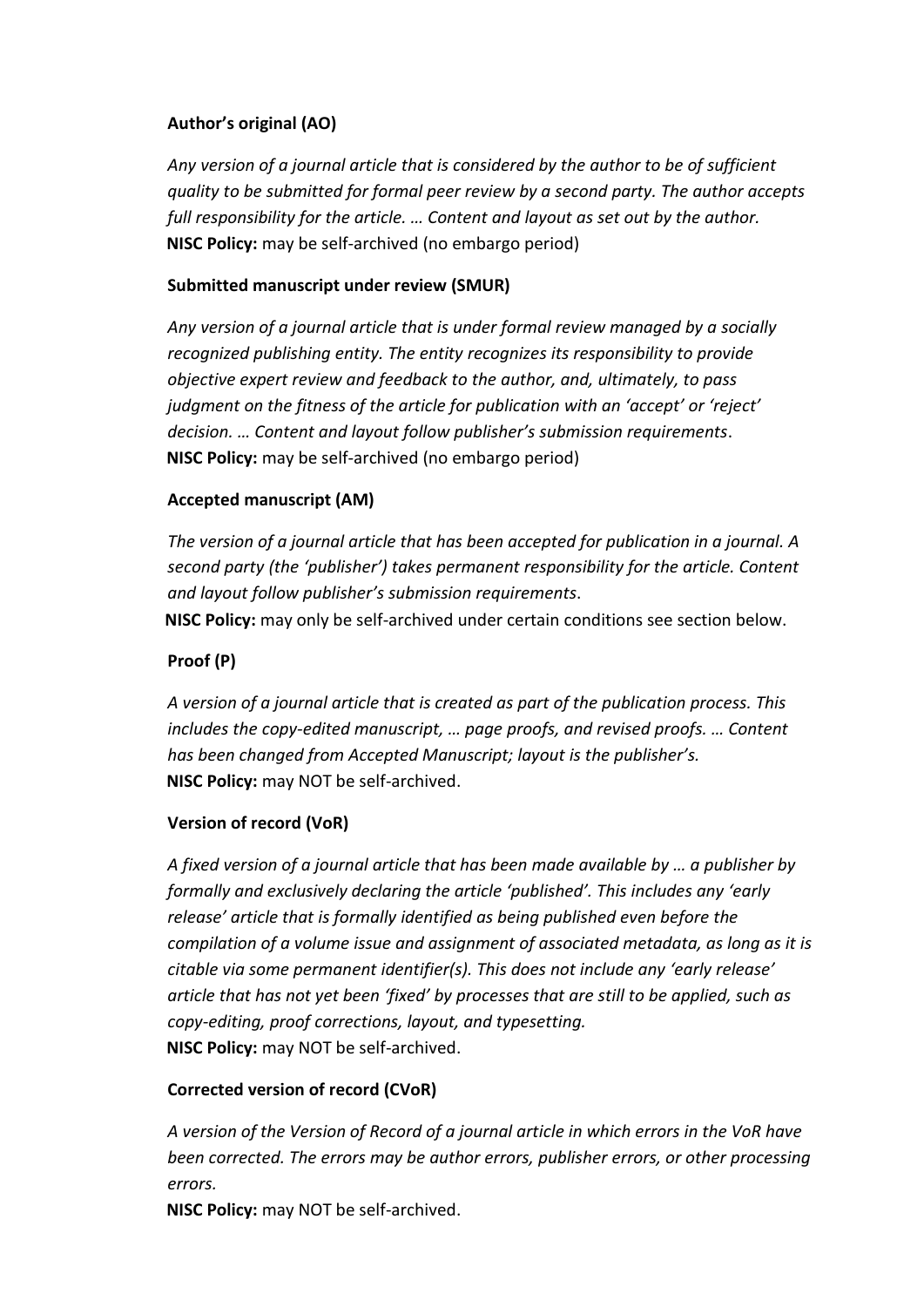#### **Enhanced version of record (EVoR)**

*A version of the Version of Record of a journal article that has been updated or enhanced by the provision of supplemental material*. **NISC Policy:** may NOT be self-archived.

# **Conditions for self-archiving the accepted manuscript**

Under certain conditions, authors may self-archive their accepted manuscript immediately. It may be post only on a personal website (a website solely administered by the author and without any affiliation to any institution or third party) or on the author's departmental website (an employer's website whose sole purpose is to list the employees within a department and their publication and does not form part of an institutional repository).

Any other self-archiving of the accepted manuscript not listed above is subject to an embargo period measured from the date that the version of record was paginated for incorporation into an issue and published online. Such self-archiving includes archiving in library institutional repositories, social media repositories (e.g. Research Gate) and subject specific repositories. Each journal applies a different embargo period from the date that the paginated version of record was published online. These embargos are listed in the table below:

| <b>Journal</b>                                | <b>Embargo period</b> |
|-----------------------------------------------|-----------------------|
| African Journal of AIDS Research              | 12 months             |
| African Journal of Aquatic Science            | 12 months             |
| African Journal of Marine Science             | 12 months             |
| African Journal of Range & Forage Science     | 12 months             |
| African Journal of Science, Technology,       | 18 months             |
| Innovation and Development                    |                       |
| African Zoology                               | 12 months             |
| Anthropology Southern Africa                  | 18 months             |
| Eastern African Literary and Cultural Studies | 18 months             |
| Journal of Child & Adolescent Mental Health   | 12 months             |
| Journal of Psychology in Africa               | 12 months             |
| Journal of the Musical Arts in Africa         | 18 months             |
| Ostrich: Journal of African Ornithology       | 12 months             |
| <b>Quaestiones Mathematicae</b>               | 12 months             |
| Research in Hospitality Management            | 18 months             |
| South African Journal of African Languages    | 18 months             |
| South African Journal of Philosophy           | 18 months             |
| South African Journal of Plant and Soil       | 12 months             |
| Southern African Linguistics and Applied      | 18 months             |
| Language Studies                              |                       |
| Southern Forests: a Journal of Forest Science | 12 months             |